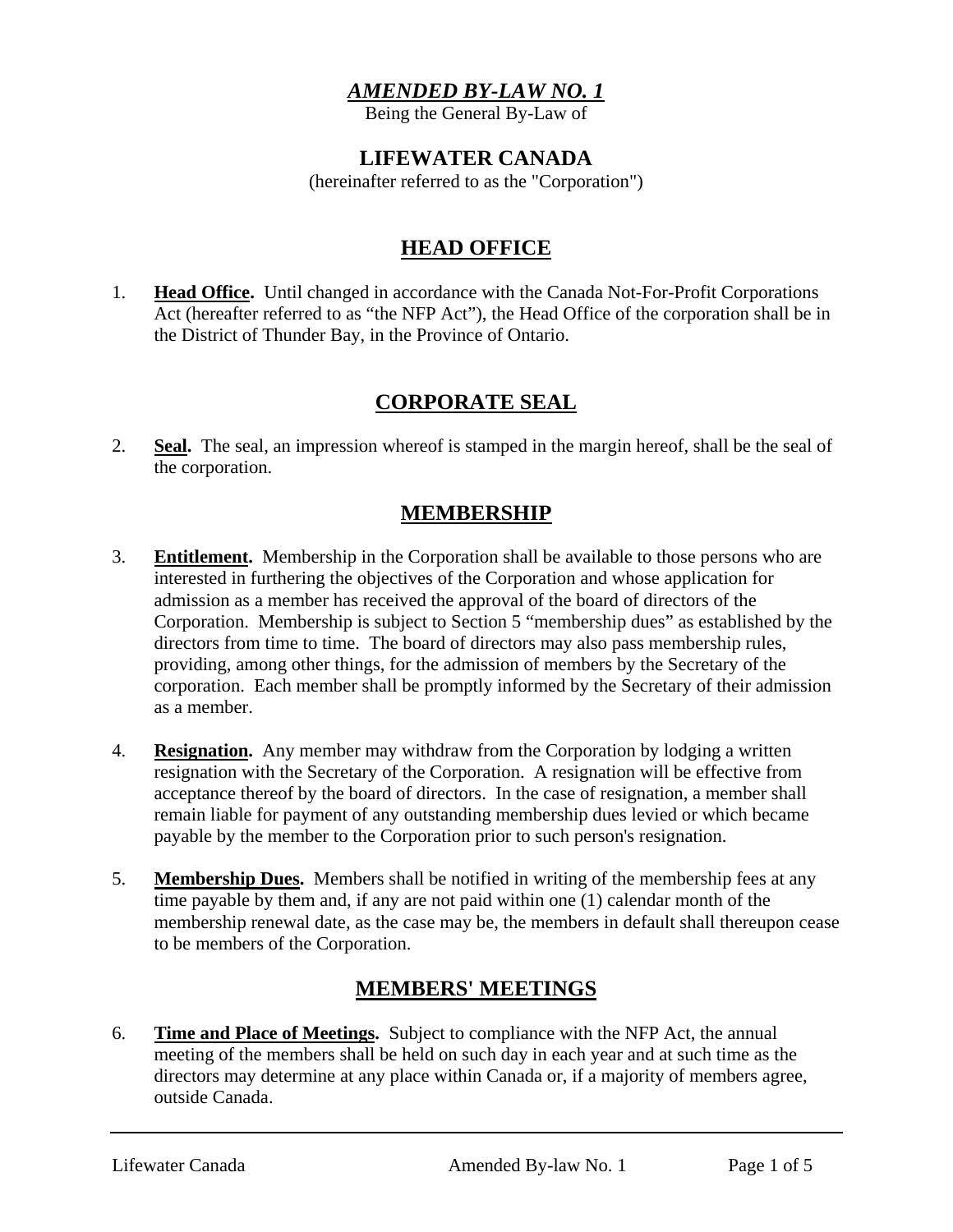- 7. **Annual Meetings.** At every annual meetings, in addition to any other business that may be transacted, the report of the directors , the financial statements and the report of the auditors or accountants shall be presented and the directors shall be elected and auditors/accountants appointed for the ensuing year. The members may consider and transact any business either special or general at any meeting of members.
- 8. **Special Meetings.** Other meetings of the members may be convened by order of the Chairperson of the board, the Vice-Chairperson of the board, the President, if a director, a Vice-President, who is a director, or by the board of directors at any date and time and at any place within Canada or, if the majority of the members so agree, outside Canada. The board of directors shall call a special general meeting of members on written requisition of members carrying not less than 5% of the voting rights.
- 9. **Notice.** Twenty-one (21) day's written notice shall be given in the manner specified in paragraph 19 to each voting member of any annual or special general meeting of members. Notice of any meeting where special business will be transacted should contain sufficient information to permit the member to form a reasoned judgement on the decision to be taken. Notice of each meeting of members must remind the member that the member has the right to vote by proxy. The notice of meeting shall also specify whether the members are entitled to vote by mail ballot and, if so, the form of mail ballot shall be attached to the notice and the procedures set forth in paragraph 16 shall apply.
- 10. **Waiver of Notice.** A member and any other person entitled to attend a meeting of members may in any manner waive notice of a meeting of members and attendance of any such person at a meeting of members shall constitute a waiver of notice of the meeting except where such person attends a meeting for the express purposes of objecting to the transaction of any business on the grounds that the meeting is not lawfully called.
- 11. **Error or Omission in Giving Notice.** No error or omission in giving notice of any annual or special meeting or any adjourned meeting of the members of the Corporation shall invalidate any resolution passed or any proceedings taken at any meeting of members.
- 12. **Quorum**. A quorum at any meeting of the members (unless a greater number of members and/or proxies are required to be present by the NFP Act or by the Letters Patent or any other By-law) shall be persons present being two in number and being or representing by proxy two members. No business shall be transacted at any meeting unless the requisite quorum be present at the time of the transaction of such business. If a quorum is not present at the time appointed for a meeting of members or within such reasonable time thereafter as the members present may determine, the persons present and entitled to vote may adjourn the meeting to a fixed time and place but may not transact any other business and the provisions of paragraph 19 with regard to notice shall apply to such adjournment.
- 13. **Chairperson of the Meeting.** In the event that the Chairperson of the board and the Vice-Chairperson of the board are absent, the President is absent or is not a director and there is no Vice-President present who is a director and a member, the persons who are present and entitle to vote shall choose another director as chairperson of the meeting and if no director is present or if all the directors present decline to take the chair then the persons who are present and entitled to vote shall choose one of their number to be chairperson.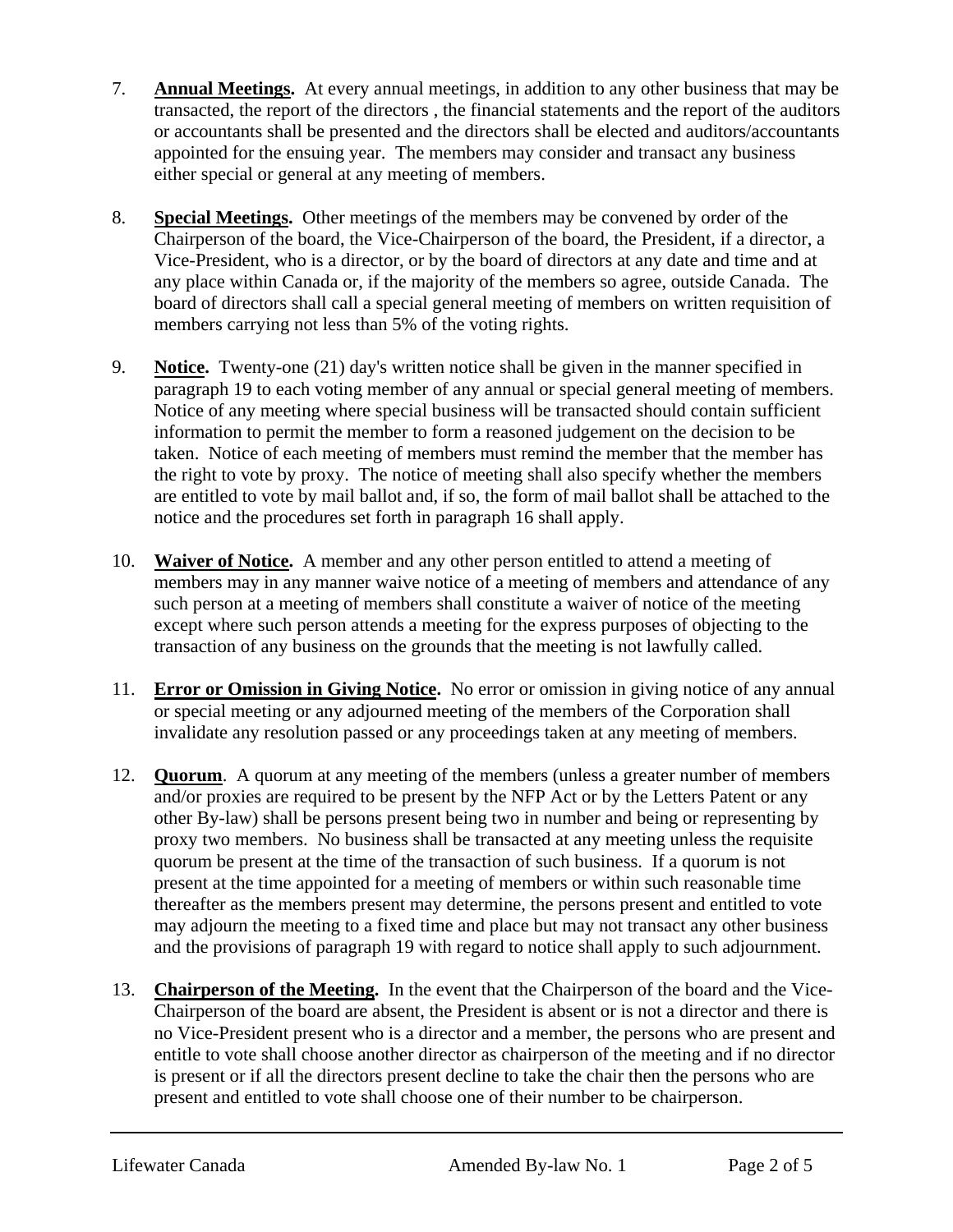- 14. **Adjournment.** The chairperson of any meeting of members may with the consent of the meeting adjourn the same from time to time to a fixed time and place and no notice of such adjournment need be given to the members. Any business may be brought before or dealt with at any adjourned meeting which might have been brought before or dealt with at the original meetings in accordance with the notice calling the same.
- 15. **Resolution in Lieu of Meeting.** A resolution in writing, signed by all the members entitled to vote on that resolution at a meeting of members, is as valid as if it had been passed at a meeting of members.
- 16. **Mail Ballots.** Where a notice of meeting states that the members may vote by mail ballot, the form of mail ballot shall be attached to the notice of meeting and the notice shall specify that the mail ballot must be completed, signed by the member and received by the Secretary of the Corporation (at the address specified) at least seventy-two (72) hours before the meeting at which the member wishes to record his/her vote. Votes received by mail ballot after that time shall not be counted for the purposes of the meeting. Except where the NFP Act requires a meeting, mail ballots may be used.
- 17. **Voting of Members.** At all meetings of the members, every question shall be determined on a show of hands by the majority of votes unless otherwise specifically provided by the NFP Act or by these By-laws. In the case of an equality of votes, the chairperson shall both on a show of hands and at a poll have a second or casting vote in addition to the vote or votes to which the chairperson may be otherwise entitled.

No member shall be entitled in person, by proxy or by mail ballot to vote at meetings of members of the Corporation unless the member has paid all dues or fees, in any, then payable by the member.

At any meeting unless a poll is demanded, a declaration by the chairperson that a resolution has been carried or carried unanimously or by a particular majority or lost or not carried by a particular majority shall be conclusive evidence of the fact.

A poll may be demanded either before or after any vote by show of hands by any person entitled to vote at the meeting. If at any meeting a poll is demanded on the election of a chairperson or on the question of adjournment it shall be taken forthwith without adjournment. If at any meeting a poll is demanded on any other question or as to the election of directors, the vote shall be taken by ballot in such manner and either at once, later in the meeting or after adjournment as the chairperson of the meeting directs. The result of a poll shall be deemed to be the resolution of the meeting at which the poll was demanded. A demand for a poll may be withdrawn.

18. **Proxies.** Votes at meetings of the members may be given either personally or by proxy or, in the case of a member who is a body corporate or association, by an individual authorized by a resolution of the board of directors or governing body of the body corporate or association to represent it at meetings of members of the Corporation. At every meeting at which a member is entitled to vote, every member and/or person appointed by proxy to represent one or more members and/or individual so authorized to represent a member who is present in person shall have one vote on a show of hands. Upon a poll and subject to the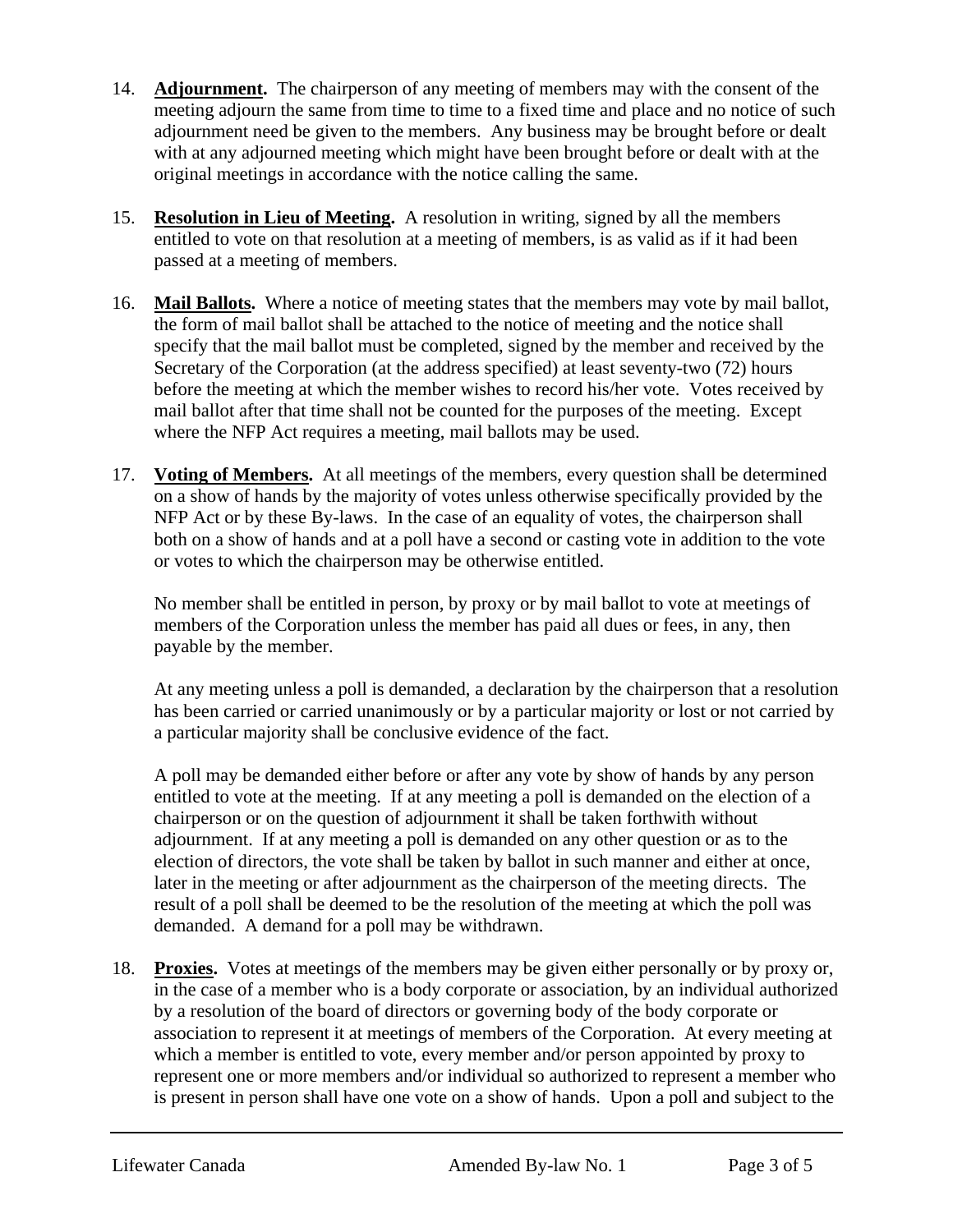provisions, if any, of the Letters Patent, every member who is entitled to vote at the meeting and who is present in person or represented by an individual so authorized shall have one vote and every person appointed by proxy shall have one vote for each member who is entitled to vote at the meeting and who is represented by such proxy holder.

A proxy shall be executed by the member or the member's attorney authorized in writing or, if the member is a body corporate or association, by an officer or attorney thereof duly authorized. A person appointed by proxy must be a member.

A proxy may be in the following form:

| The undersigned member of LIFEWATER CANADA hereby appoints                                                    | - OT                               |
|---------------------------------------------------------------------------------------------------------------|------------------------------------|
| or failing the person appointed above,                                                                        |                                    |
| as the proxy of the undersigned to attend and act at the                                                      | meeting of the members of the said |
| Corporation to be held on the day of , 20, and at any adjournment or adjournments                             |                                    |
| therefor in the same manner, to the same extent and with the same power as if the undersigned were present at |                                    |
| the said meeting or such adjournment or adjournments thereof.                                                 |                                    |

DATED the  $\_\_\_\$  day of  $\_\_\_\_\_\$ , 20 $\_\_\_\$ .

**\_\_\_\_\_\_\_\_\_\_\_\_\_\_\_\_\_\_\_\_\_\_\_\_**  Signature of Member

The directors may from time to time make regulations regarding the lodging of proxies at some place or places other than the place at which a meeting or adjourned meeting of members is to be held and for particulars of such proxies to be cabled or telegraphed or sent by facsimile or in writing before the meeting or adjourned meeting to the Corporation or any agent of the Corporation for the purpose of receiving such particulars and providing that proxies so lodged may be voted upon as though the proxies themselves were produced at the meeting or adjourned meeting and votes given in accordance with such regulations shall be valid and shall be counted. The chairperson of any meeting of members may, subject to any regulations made as aforesaid, in the chairperson's discretion accept telegraphic or cable or facsimile or written communication as to the authority of any person claiming to vote on behalf of and to represent a member notwithstanding that no proxy conferring such authority has been lodged with the Corporation, and any votes given in accordance with such telegraphic or cable or facsimile or written communication accepted by the chairperson of the meeting shall be valid and shall be counted.

# **NOTICES**

19. Service. Any notice or other document required by the NFP Act, Letters Patent or the Bylaws to be sent to any member or director or to the auditor shall be delivered personally or sent by prepaid mail or by telegram or cable or facsimile or email to any such member or director at their latest address as shown in the records of the Corporation, and to the auditor at its business address, or if no address be given therein then to the last address of such member or director known to the Secretary of the Corporation.